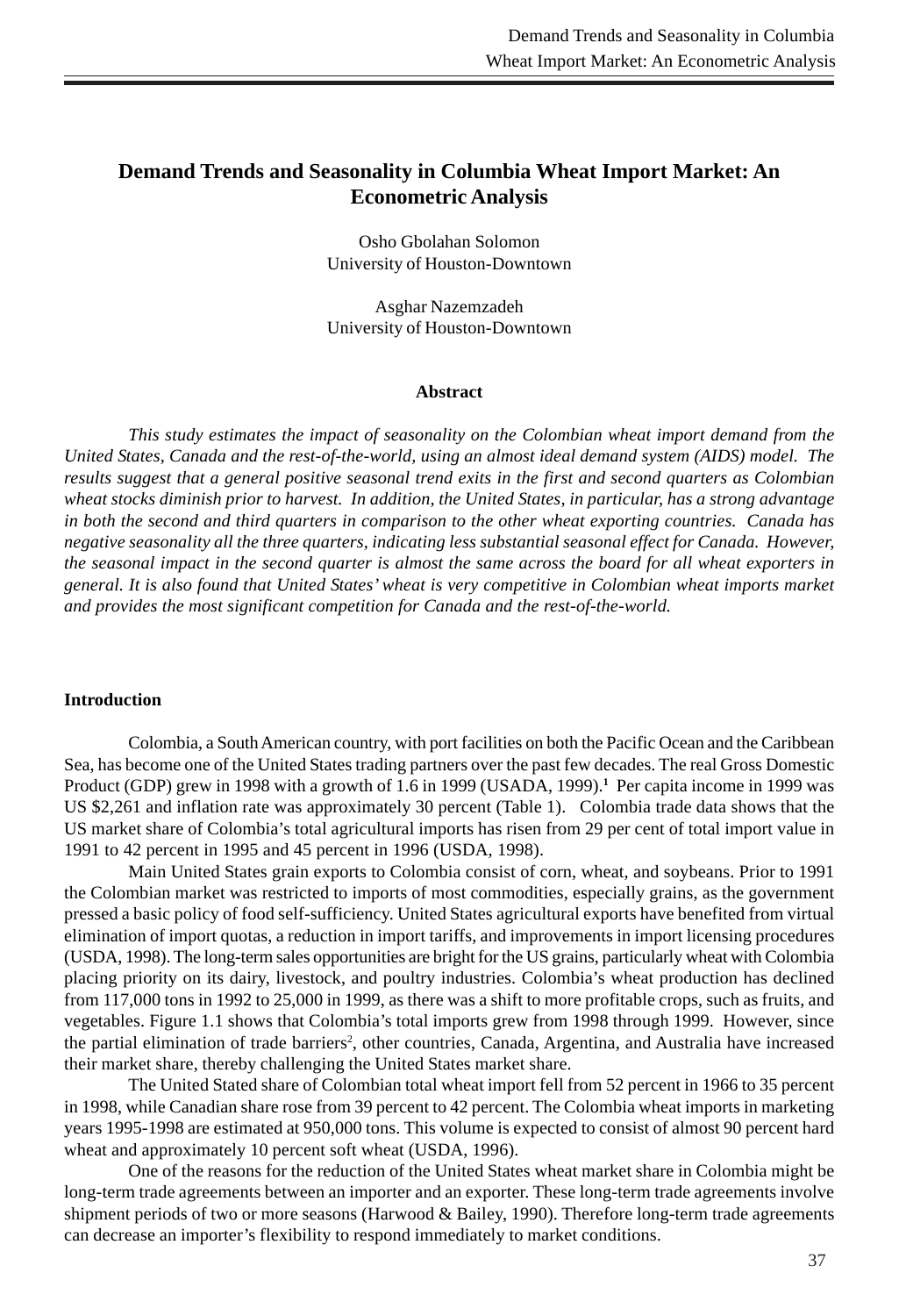With Colombia placing priority on its dairy, livestock and poultry industries, together with a growing population and a downward trend in grain and oilseed production, long-term sales opportunities are bright for the U.S. grains and particularly wheat (USDA, 1996b). Canadian wheat exports to Colombia have averaged 0.44 million metric tons (MMT) over the past five years. However, Canadian share decreased to 0.25 MMT for 1999-2000, the Canadian wheat prices are higher due to high protein premiums (USDA, 2000).

The Colombia wheat market exhibits a trend that is becoming apparent in terms of wheat export competition in import markets, where the USA and Canada are major exporters of wheat. The Canadian competition on one side and the South American countries on the other, are complicating the environment in which the United States must operate to maintain steady market shares. Hence the main objective of this paper is to determine the impact of economic factors influencing Colombia's total wheat import demand. This paper will attempt to determine how seasonality impacts exporting countries differently. Also differences in own price demand elasticities as a result of seasonality will be determined. Seasonality is a pattern in markets that generally repeats itself each year, although this pattern may drift or change in amplitude over time of import demand (Jaditz, 1994).

Although the Colombian market is expected to grow, United States market share is being challenged by Canada and could face increased competition from other countries such as Argentina and Australia that are likely to receive duty preferences in the years to come as a result of the South American Trade Agreements (Hoffman, Schwartz & Chomo, 1995). The United States share of Colombian total wheat imports fell from 52 percent in 1996 to 35 percent in 1998, while the Canadian share rose from 39 percent to 42 percent. Colombian wheat imports in marketing year 1995-1998 are estimated at 950,000 tons. This volume consisted of almost 90 percent hard wheat and approximately 10 percent soft wheat (USDA, 1996b).

Production of wheat in Colombia is often during the major harvest month of July and is usually due to start in September. Hence, the bulk of the United States wheat is exported to Colombia during the second quarter of every year between June and July. This view of seasonality is at the very core of approach taken by United States Department of Agriculture towards adjustments of their data (Harwood & Bailey, 1990). The seasonality explores the question of the impact of weather, predictable and regular calendar events, transportation, domestic production, and social conventions on seasonal variations on data. There also tends to be more seasonality of demand in some shipping lines due to trade patterns or prevailing conditions in bulk commodity markets particularly for grains (USDA, 1996 a).

### **Model Considerations**

The empirical investigation of the import demand function has been one of the most active research areas in international economics. Perhaps one of the main reasons for its popularity is its application to a wide range of important macroeconomic policy issues (Abdelhak, 1998). More specifically, trade competition is affected by the international transmission of domestic disturbances, where elasticities are crucial links between economies, the degree to which the external balance constraints.

The traditional import demand function is often specified as a log-linear function of relative price of imports and real income. Empirical researchers are generally interested in two statistical properties of their estimates of import demand elasticities. First, they are interested in the magnitude of these elasticities. A relevant question then is how close the small sample estimates are to their true value. Second, they are interested in inference, that is, hypotheses testing, about these estimates. For example, the price and income elasticities are significantly different from one (Green, 1976).

Yang and Koo (1994) specified a source differentiated AIDS model to estimate Japanese meat import demand. In this study, block separability and product aggregation are rejected at conventional levels of significance. The model with the block substitutability restriction explains more than 95 percent of data variation. The empirical results indicated that the U.S. has the largest potential for beef exports to Japan. Taiwan is in a strong position in the pork market, and Thailand and China are strong in the poultry market. The U.S. competes with Canada and Taiwan in the pork market, but the competition between Taiwan and European countries is the strongest in the market. The U.S. competes with Thailand in the poultry market, where the U.S. is the most vulnerable.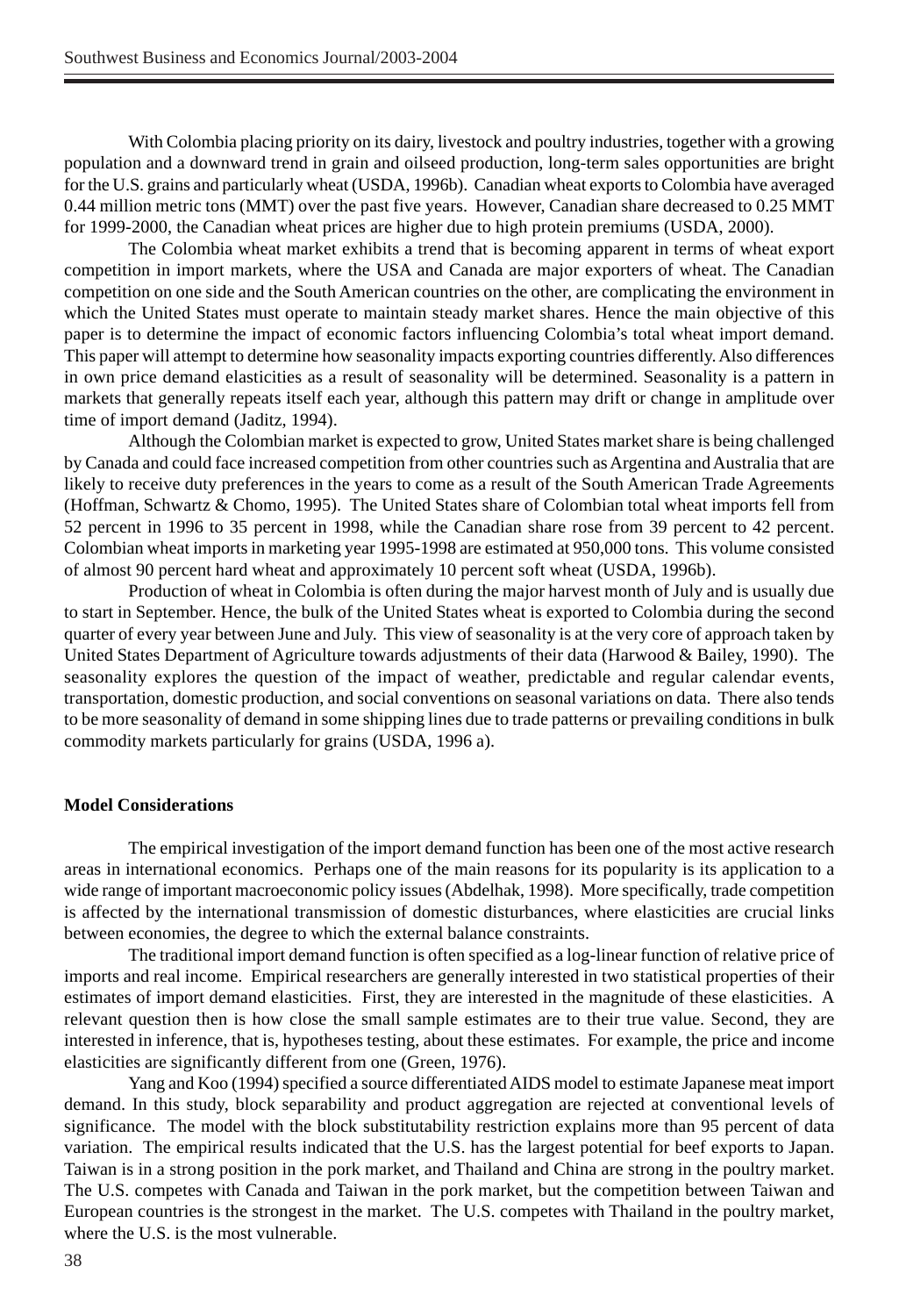Van, De Boer, and Harkema (1993) used a first-order autoregressive scheme in order to introduce dynamics into the AIDS model. They also considered the theoretical restrictions of additivity, homogeneity, and symmetry. They used two different specifications of the covariance matrix. They estimated the models using import allocation data for the U.K. 1952-1979 of five EEC countries and tested different specifications against each other.

In the case of wheat trade, the world wheat market is one of the most widely studied commodity markets (McCalla, 1996; Alaouze, Watson, & Sturgess, 1978 ; Wilson, Koo & Cater, 1990). Despite this, it remains one of the most controversial commodity markets because of its imperfectly competitive structure, including large grain trading companies and state trading enterprises (STES), product heterogeneity, and extensive government intervention in both exporting and importing countries. Among various aspects of the market, estimation of demand including exports and import demand has received significant attention in the past few decades (Mohanty & Peterson, 1999).

Most past studies, estimating demand for wheat, have either ignored or failed to fully recognize two important factors: product differentiation of wheat and dynamics in the wheat demand function. With respect to product differentiation of wheat by source, past studies can be divided into three different groups. First, various studies such as Konandreas, Bushell and Green (1978); Gallagher et al, (1986), have assumed perfect substitutability across classes and origins. The second group of studies has allowed for imperfect substitutability either in terms of origin or end uses (Wang; Chai; and Chang; and Agriculture Canada). The importance of product differentiation of wheat, where trade is the focus has been recognized by Sumner, Alston and Gray (1994). Furthermore, both Larue (1991), and Wilson (1989) argue that wheat should be differentiated also by country of origin. Larue (1991) found that the assumption of one form of differentiation or another would be appropriate if countries specialize in one product type or the given product type is exported by only one country.

### **Demand Specifications**

In the literature, relatively few models have been used for import demand analyses. The Armington trade model is theoretically consistent and has been widely used (Abbott & Paarlberg, 1986; Babula, 1987; Penson & Babula, 1984; Sarris, 1982). The advantage of the Armington trade model is that it differentiates goods by sources; in other words, the model allows for imperfect substitutions among goods from different origins (Armington, 1978). However, this model suffers from the restrictive assumptions of homotheticity**<sup>3</sup>** and single constant elasticity of substitution (Alston et al, 1993; Winters, 1984; Yang & Koo, 1994) and is no longer a popular model.

A traditional approach to identifying price responses in international trade is to employ the elasticity of substitution model. In this approach, logarithms of relative import ratios are regressed on the logarithms of income and relative prices. The functional form used in the specification has been widely criticized because it is not derivable from an underlying model of optimization behavior (Samarendu & Peterson, 1999).

Alternatively, Deaton and Muellbauer's (1980) AIDS model has an important feature that the expenditure levels are allowed to impact the distribution of shares. It has a flexible functional form, allowing testing of theoretical restrictions on demand equations.

The AIDS model is derived from a cost function representing a PIGLOG**<sup>4</sup>** class of preferences. These preferences, represented by either a cost or an expenditure function, define the minimum expenditure necessary to attain a specific utility level at a given price (Chalfant, 1987). The cost function  $c(u, P)$  for utility *u* and price vector *P* can be defined using the PIGLOG class of preferences by

$$
\log c(u, P) = (1 - u) \log \{a(p)\} + u \log \{b(P)\}.
$$
 (1)

where *u* lies between 0 (subsistence) and 1 (bliss) so that the positive linearly homogeneous function  $a(P)$  and  $b(P)$  can be regarded as the costs of subsistence and bliss, respectively (Theil, 1965). The functional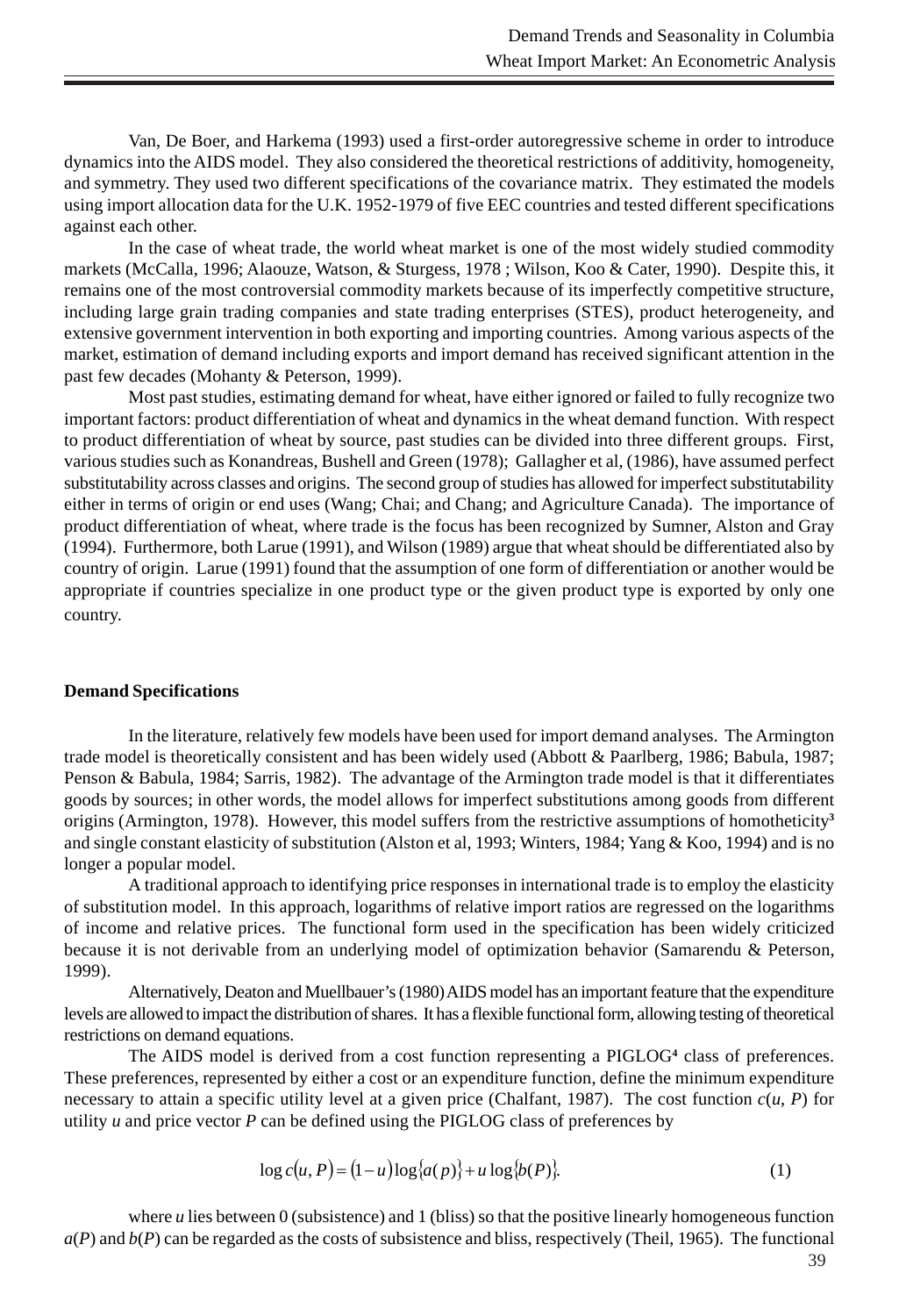forms for log  $a(P)$  and log  $b(P)$  are chosen such that the first and the second order derivatives of the cost function can be set equal to those of an arbitrary cost function, thus satisfying the necessary condition for flexibility of functional form.

$$
\log a(P) = \alpha_0 + \sum \alpha_k \log P_k + \frac{1}{2} \sum_{k} \sum_{j} \gamma_{kj}^* \log P_k \log P_j,
$$
\n(2)

$$
\log b(P) = \log a(P) + \beta \prod_{k} P_k^{\beta_k} . \tag{3}
$$

After the selection of a specific functional form, the cost function in the AIDS model can be written as

$$
\log c(u, P) = \alpha_0 + \sum \alpha_k \log P_k + \frac{1}{2} \sum_{k} \sum_{j} \gamma_{kj}^* \log P_k \log P_j + \beta_0 \prod_{k} P_k^{\beta_k}.
$$
 (4)

The demand functions can be derived directly from the cost function equation (4) using Shepherd's lemma because a fundamental property of the cost function is that price derivatives are the quantity demanded  $\partial c(u, P)/\partial P_i = q_i$ . Multiplying both sides by  $P_i/c(u, P)$ , the left-hand side may be expressed as a budget share and the right-hand side may be expressed as a function of prices and utility. The cost function is then solved for *u* and the resulting term is substituted for *u* in the budget share equation (Theil, 1980). The budget shares as a function of *P* and *X* (total expenditure) can be represented as a single equation:

$$
\frac{\partial \log c(u, P)}{\partial \log P_i} = \frac{p_i q_i}{c(u, P)} = w_i,
$$
\n(5)

where  $w_i$  is the budget share of good *i*. Hence, logarithmic differentiation of equation (4) gives the budget shares as a function of prices and utility,

$$
w_i = \alpha_0 + \sum_j \gamma_{ij} \log P_j + \beta_i u \beta_0 \prod_k P_k^{\beta_k}, \qquad (6)
$$

where

$$
\gamma_{ij} = 1/2 \left( \gamma_{ij}^* + \gamma_{ji}^* \right),\tag{7}
$$

for a utility-maximizing consumer, total expenditure *X* is equal to *c*(*u ,P*) and this equality can be inverted to give u as a function of *P* and *X*, the indirect utility function. Solving equation (4) and (6) and eliminating *u*, we obtain the budget shares as a function of *P* and *X*. These are AIDS demand functions in budget share form:

$$
w_i = \alpha_i + \sum_j \gamma_{ij} \log P_j + \beta_i \log \{X/P\},\tag{8}
$$

where  $w_i$  is the expenditure share of commodity *i*,  $P_j$  is the commodity price, X is the total expenditure of the selected goods, and *P* is overall price index, which is defined by

$$
\log P = \alpha_0 + \sum_{k} \alpha_k \log P_k + \frac{1}{2} \sum_{k} \sum_{j} \gamma_{kj} \log P_k \log P_j,
$$
\n(9)

Homogeneity, Slutsky symmetry and Adding-up can be imposed on the parameters of the AIDS equation (6) by the following (Alston and Chalfant, 1993): Homogeneity:

*n*

$$
\sum_{i=1}^{n} \gamma_{ij} = 0. \tag{10}
$$

Adding-up: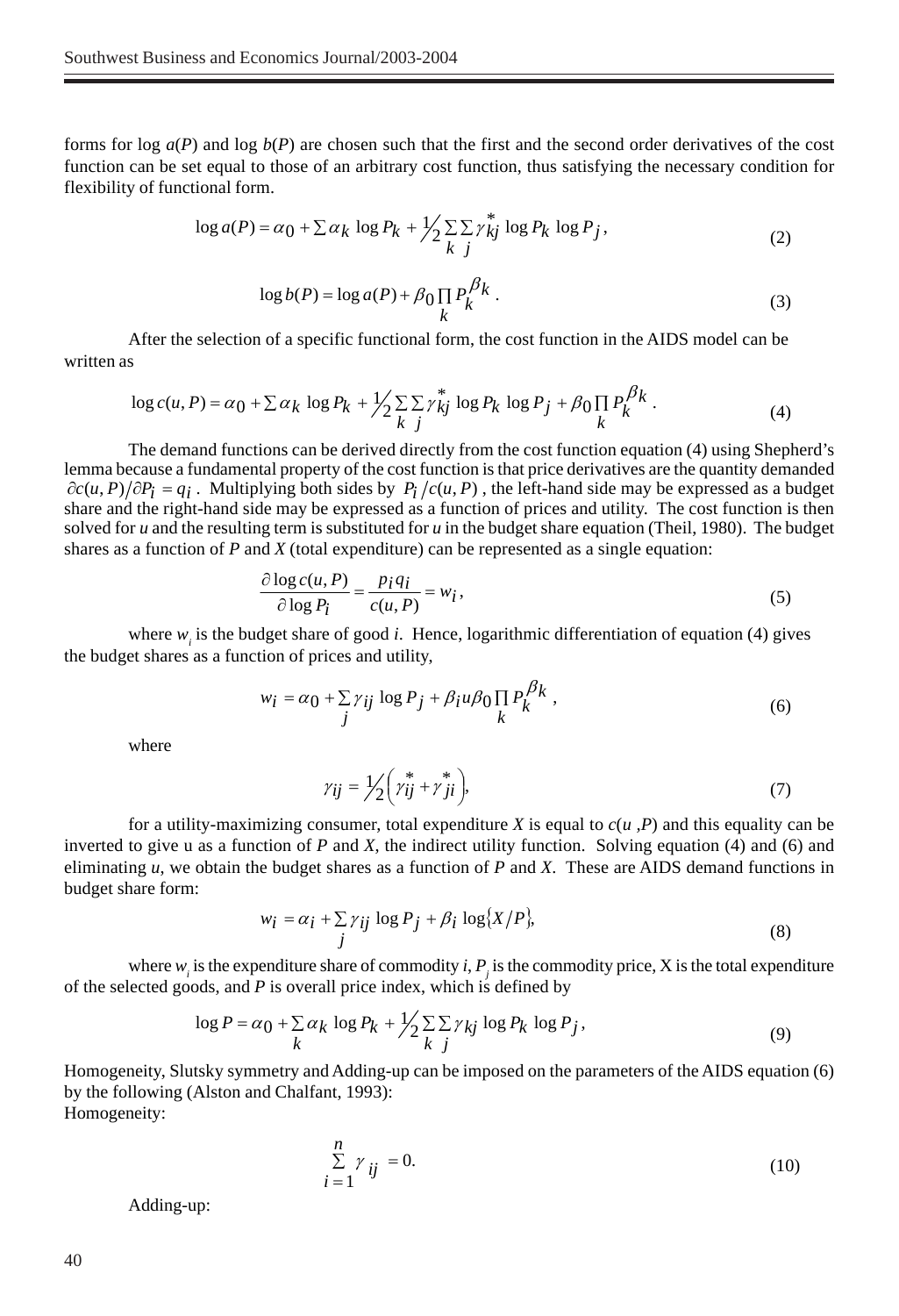$$
\sum_{i=1}^{n} \alpha_{i} = 1 ; \sum_{i=1}^{n} \gamma_{ij} = 0 ; \sum_{i=1}^{n} \beta_{i} = 0 .
$$
 (11)

Symmetry:

$$
\gamma_{ij} = \gamma_{ji} \tag{12}
$$

If homogeneity, symmetry and adding up are not rejected, the estimated demand functions are homogenous of degree zero in prices and expenditure taken together (Deaton and Muellbauer, 1980). Provided equations (10), (11) and (12) hold, equation (8) represents a system of demand functions which add up to total expenditure  $\sum w_i = 1$ , and are homogenous of degree zero in prices and total expenditure, thus satisfying Slutsky symmetry. When there is no change in relative price and  $X/P$ , the budget shares are constants. Changes in relative prices take effect through  $\gamma$  *ij*  $\gamma$  Changes in expenditure operate through the  $\beta_i$  coefficients, which are summed to zero and are positive for luxuries and negative for necessities (Deaton and Muellbauer, 1980)**<sup>5</sup>** .

An important feature of the AIDS model is that the expenditure levels are allowed to impact the distribution of shares. It is of flexible functional form, allowing testing of theoretical restrictions on demand equations. The AIDS model in share form for a group of *n* commodities can be written as

$$
w_i = \alpha_i + \sum_j \gamma_{ij} \ln P_j + \beta_i \ln(X/P),
$$
  
\n $i = 1, 2, ..., n$  (13)

where  $w_i$  is budget share of source *i*, *X* is total expenditure on imported wheat and  $P_j$  is the price

from source *j* in the system.  $\alpha_i$ ,  $\gamma_{ij}$ , and  $\beta_i$  are parameters. lnP is defined as:

$$
\log P = \alpha_0 + \sum_{k} \alpha_k \ln P_k + \frac{1}{2} \sum_{k} \sum_{j} \gamma_{kj} \ln P_k \ln P_j,
$$
\n(14)

 $\delta_i = 1 + \beta_i / w_i$  In practice, equation (13) is difficult to estimate because of its nonlinearity. A common alternative is to estimate a linear approximation version of the AIDS model. That is, instead of estimating the complete AIDS model in equation (13), its linear approximation is employed by replacing lnP with  $lnP^*$ , where  $lnP^*$  is the Stone's index defined as:

$$
\ln P = \sum_{i} w_i \ln P_i, \qquad i = 1, 2, ..., n. \tag{15}
$$

therefore, (14) becomes:

$$
w_i = \alpha_i + \sum_j \gamma_{ij} \ln P_j + \beta_i \ln \{X/P\},\tag{16}
$$

Marshallian and Hicksian measures of elasticities were computed from the estimated coefficients of the AIDS model using derivation by Chalfant<sup>6</sup> as follows:

$$
\varepsilon_{ii} = -1 + \gamma_{ij} / w_i - \beta_i , \qquad (17)
$$

$$
\varepsilon_{ij} = \gamma_{ij} / w_i - \beta_i \big( w_j / w_i \big), \tag{18}
$$

$$
\delta_{ii} = -1 + \gamma_{ii}/w_i + w_i, \qquad (19)
$$

$$
\delta_{ij} = \gamma_{ij} / w_i + w_j, \qquad (20)
$$

where  $\epsilon$  and denote Marshallian and Hicksian elasticities respectively. The expenditure elasticities can be obtained from the estimated coefficients as well:

.  $(21)$ 

Seasonality in a more appropriate manner would be incorporated into the model by interacting each variable in the model with seasonal dummies<sup>7</sup>. In terms of Colombia, the model specification can be expressed:

$$
W_{usMcol} = \alpha_{us} + \gamma_{US_{uscol}} \ln P_{uscol} + \gamma_{US_{candcol}} \ln P_{candcol} + \gamma_{US_{ROWcol}} \ln P_{rowcol} + \beta_{US_{usMcol}} \ln (X_{col}/P), \quad (22)
$$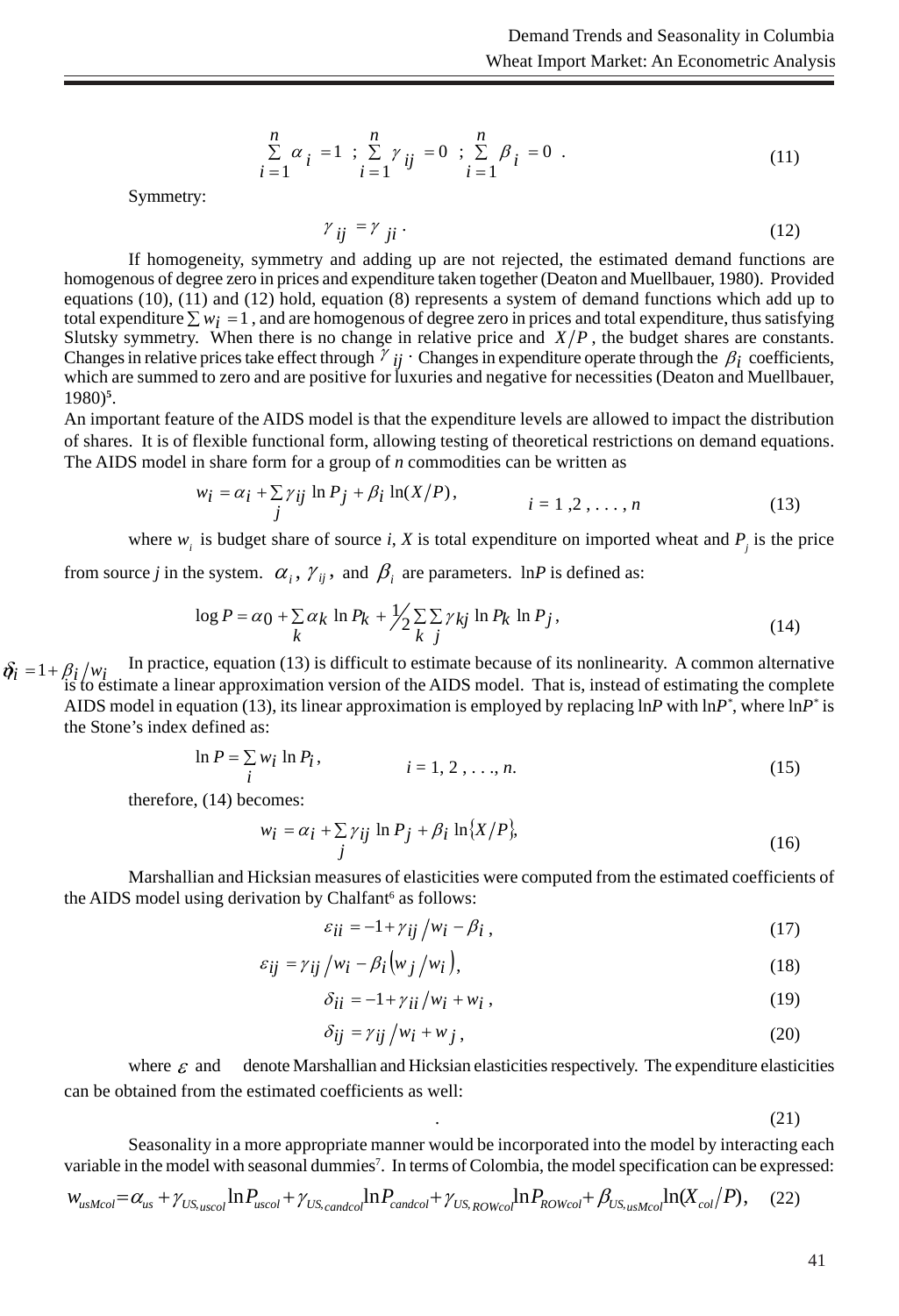$$
w_{\text{canMco}} = \alpha_{\text{can}} + \gamma_{\text{CAN}_{\text{usco}}}\ln P_{\text{usco}} + \gamma_{\text{CAN}_{\text{canded}}}\ln P_{\text{canded}} + \gamma_{\text{CAN}_{\text{ROWco}}}\ln P_{\text{ROWco}} + \beta_{\text{CAN}_{\text{canMco}}}\ln(X_{\text{col}}/P),\tag{23}
$$

$$
W_{ROWMco} \equiv \alpha_{ROW} + \gamma_{ROW_{usco}} \ln P_{usco} + \gamma_{ROW_{canded}} \ln P_{candco} + \gamma_{ROW_{ROWCo} \ln P_{ROWco} + \beta_{ROW_{ROWMco}} \ln \alpha_{co} \ln \alpha_{co} \ln P_{o} \tag{24}
$$

Where  $W_{usMod}$  is the United States' budget share of expenditure of Colombian wheat imports,  $W_{camMcol}$  is the Canadian budget share of expenditure of Colombian wheat imports,  $W_{ROWMcol}$  is the rest-ofthe-world budget share of expenditure of Colombian wheat imports,  $P_{uscol}$  is the price of United States imported wheat in Colombia,  $P_{canded}$  is the price of Canadian imported wheat in Colombia,  $P_{ROWcol}$  is the price of rest-of-the-world imported wheat in Colombia,  $X_{col}$  is the total Colombia's expenditure on imported wheat, and  $\vec{p}$  is the price index. From equation (15) the Stone Price Index could be represented by:

$$
\ln P = w_{usMcol} \ln P_{uscol} + w_{canMdcol} \ln P_{candcol} + w_{ROWMcol} \ln P_{ROWcol}
$$
 (25)

However, in the AIDS *P,* which is the Stone's Price Index implies the sum of lagged share minus weighted log prices. The lagged budget shares are used as weights in constructing Stone's Price Index to avoid simultaneity since the budget shares are also the dependent variables.

### **Data and Estimation**

The wheat import demand system to be estimated is on a per capita basis and includes wheat imports from the United States and Canada. The study uses monthly data from 1980 to 1999 provided by United States Department of Agriculture, Economic Research Service (USDA, 2000). Quantity, price and price index data were obtained from the United States Department of Agriculture.

The systems of equations were estimated with Zellner's Seemingly Unrelated Regression (SUR). Both homogeneity and symmetry restrictions were imposed in the estimation process. The restrictions were not tested individually since the equations were estimated as a system. Instead, overall hypotheses regarding the restrictions were tested using an *F*-test. The test statistic is defined as follows:

$$
\hat{g} = (R\beta - r)^{\vert}(R[X^{\vert}(\sum^{-1} \otimes I)X]^{-1}R^{\vert})^{-1}(R\beta - r) \xrightarrow{d} F_{(J,TM - K)},
$$
 where  $\hat{g}$  is the test

statistic, *R* is a matrix of restrictions of dimensions *J* (number of linear restrictions) by *K* (number of parameters in the system),  $\beta$  is the unrestricted SUR estimate, *r* is a vector of restriction constants, *X* is the design matrix, is the cross equation covariance matrix, ⊗ is a symbol for Kronecker product, and *I* is an identity matrix of dimension equaling the number of observations. The elasticity was formulated by different form when Stone's Price Index was defined with lagged budget shares. Since these elasticities are functions of estimated parameters, they can be tested by hypothesis.

The starting values for the coefficients of the models were obtained through the use of Ordinary Least Squares (OLS) on each estimated expenditure share equation. Given that the *N* expenditure shares must sum to one in a demand system , only *N*-1 independent expenditure share equations can be estimated; hence one equation was dropped. The adding-up, homogeneity, and symmetry conditions were imposed, implying the following restrictions:  $\sum \alpha_i = 1$ ,  $\sum_i \gamma_{ij} = 0$ ,  $\sum_j \gamma_{ij} = 0$ ,  $\sum_j \gamma_{ij} = 0$ , and  $\gamma_{ij} = \gamma_{ji}$ . However, because of high degree of positive serial correlation, the demand systems had to be estimated using first differences (Lafontaine & White, 1986).

LaFrance (1991) indicated that conditional least squares estimators applied to conditional demand systems are not consistent or efficient because group expenditure is not exogenous, except for some special cases. In addition, standard instrumental variable methods do not yield consistent estimates unless the conditional demands are linear in expenditures. These findings are important for empirical applications of the AIDS model because the expenditure is nonlinear with respect to quantity demanded in the AIDS framework. Hence, he suggested using Anderson's iterative instrumental variable method. Even though the estimation procedure suggested by LaFrance provides efficient estimates, it is computationally complex and difficult. The AIDS model might have lost one of its vital properties, estimation simplicity. Therefore, Edgerton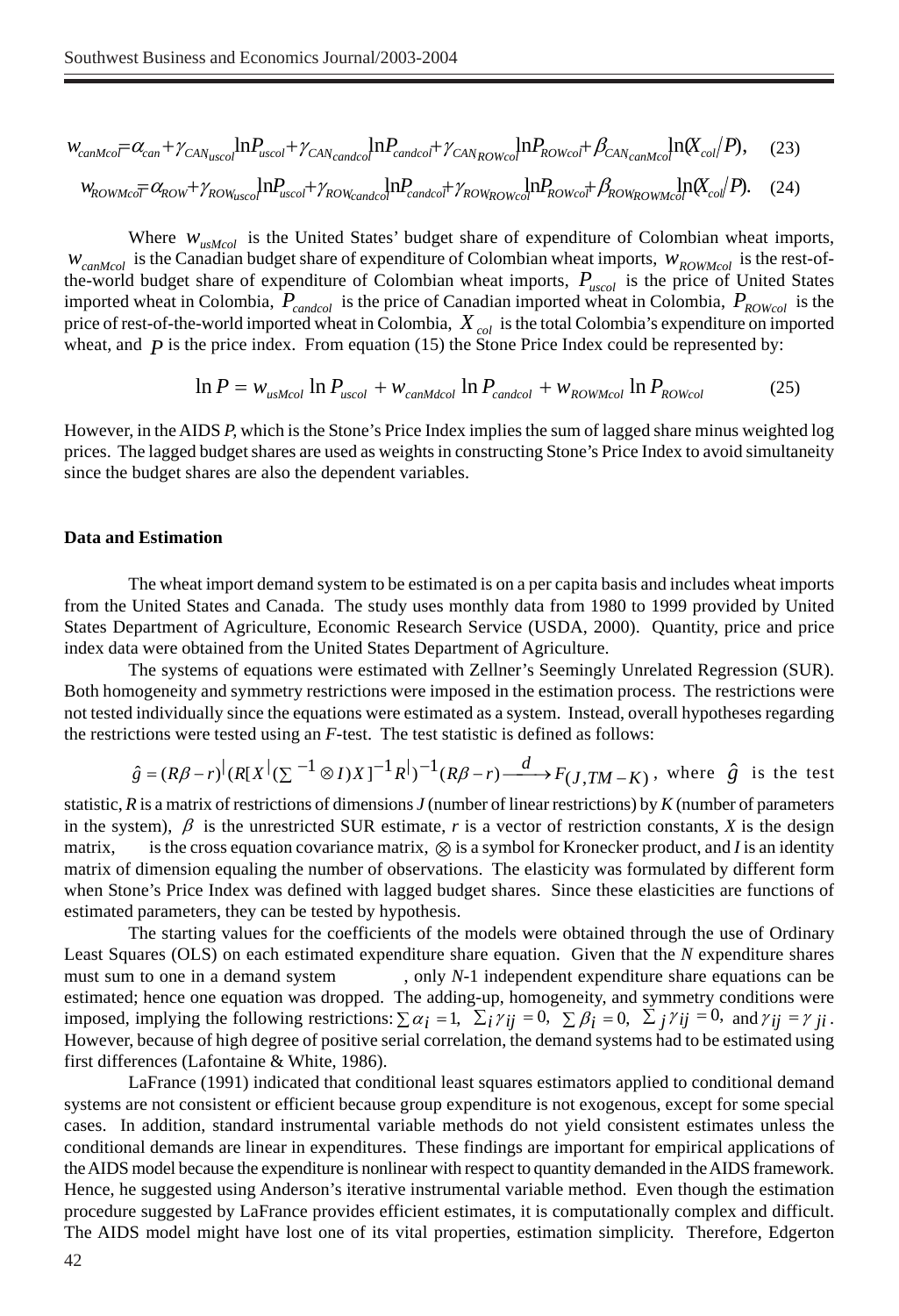(1993) proved that an alternative stochastic specification allows budget shares to be linear in logarithm of group expenditure and that the standard instrumental variable methods give consistent estimates.

Among the assumptions of the classical linear regression model is that the residuals are mutually independent. The use of time series data may result in high correlation between the successive residuals, a situation known as serial correlation or autocorrelation. In this study, the Durbin Watson *d*-statistic is used to test for the presence of autocorrelation. The statistic is usually given by:

$$
d = \frac{\sum_{t=2}^{n} (u_t - u_{t-1})^2}{\sum_{t=1}^{n} u_t^2}
$$
 (26)

Where  $u_t$  is the residual resulting from OLS regression. The range of *d* is from zero to four, *d* is less than two for positive autocorrelation; *d* is greater than two for negative autocorrelation; and *d* is about zero for zero autocorrelation. The program that was used in the analysis provides Durbin-Watson *d*-statistic among other statistical measures of an Ordinary Least Squares regression.

The Durbin-Watson Tables were used to test the hypothesis of zero autocorrelation. These tables provide *du* and *dL* as the upper and the lower bound respectively for the significance of the *d* statistic. The decision criteria for positive autocorrelation are: if *d* is less than *du,* reject the hypothesis of zero autocorrelation in favor of the hypothesis; and if  $dL < d < du$ , the test is inconclusive (Johnson, Marvin & Buse, 1987). The decision criteria for negative autocorrelation are if *d* > (4 - *dL*), reject the hypothesis of zero autocorrelation in favor of the hypothesis of negative autocorrelation as the *dL* < (4 - *du*), do not reject the null hypothesis and if (4 - *dL*) > (4 - *du*), the test is inconclusive. For models whose Durbin Watson *d*-statistics showed evidence of autocorrelation, the Cochran iterative method was used as a corrective measure for first order autocorrelation.

### **Colombia Wheat Import Market Estimation Results**

Parameter estimates for Colombian wheat imports from the United States, Canada, and the rest-ofthe-world with seasonality effect are presented in Table 3 and without seasonality in Table 4. The system *R*squared values for all three regressions are within a reasonable range. The results presented in Table 5 show that all the expenditure elasticity estimates are statistically different from zero at  $\alpha = 0.05$  level. Including seasonal dummy variables in the AIDS model indicates the influence of seasonality on Colombian import demand for wheat. Several seasonal patterns become evident from the parameter estimates by Table 3. First, a general positive seasonal trend exits in the first and second quarters as Colombian wheat stocks diminish prior to harvest. In addition, the United States in particular, has a strong advantage in both the second and third quarters in comparison to other wheat exporting countries. Second, Canada has negative seasonality for all the three quarters indicating less substantial seasonal effect for Canada. However, the seasonal impact in the second quarter is almost the same across the board for all wheat exporters in general. Third, in the fourth quarter, all three regressions indicate negative seasonal impact, suggesting that wheat imports by Colombia in the fourth quarter are weak.

Marshallian and Hicksian wheat import demand elasticities for Colombia wheat are presented in Table 5. The signs of the Hicksian elasticities are expected to be symmetric throughout each elasticity matrix and significant. In the following discussion of estimation results, only the Marshallian demand elasticities are discussed, while the Hicksian demand elasticities are presented for reference.

The Marshallian cross-price elasticities indicate the type of relationship among exporters in the case of the United States, Canada, and the rest-of-the-world. All the own-price elasticities exhibit the correct sign and are statistically significant. A significant positive cross-price elasticity indicates a competitive relationship between the United States and Canada, while a significant negative cross-price elasticity reveals a complementary relationship between the two main wheat exporters.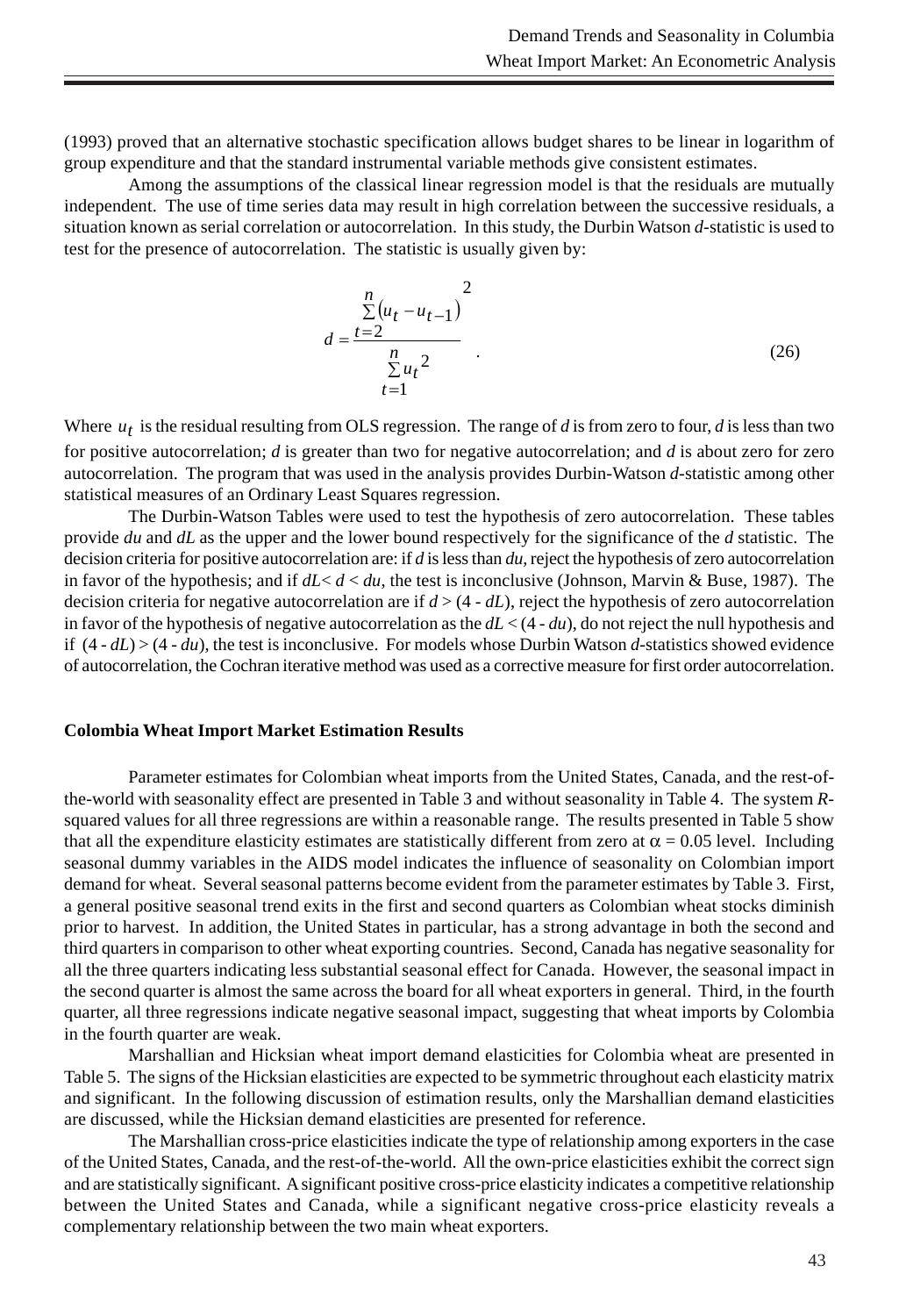The Colombia wheat import demand for the United States, Canada and the rest-of-the-world is elastic with respect to own-price. All expenditure elasticities indicate that wheat import demand is a normal good. The values of expenditure elasticities are consistent with the existing economic theory and perhaps the most interesting result is how small these elasticities are. Hence, the United States, Canada and rest-of-theworld are in a favorable exporting position in wheat because they all have positive expenditure elasticities. This implies that as Colombia's income level increases, the wheat exporting countries such as the United States and Canada will also increase their wheat exports to Colombia. The cross-price elasticities are also positive and significant reflecting a competitive relationship.

In the Colombia wheat market, export competition is between the United States and Canada. Wheat from Canada provides the greatest competition for the United States because it has positive significant crossprice elasticity for the United States. The United States provides the most significant competition for Canada and the rest-of-the-world with cross-price elasticity of 0.0317 and 0.2296 respectively.

The results of this estimation broadly coincide with previous studies where expenditure elasticities ranged from 0.981 to 1.438, and own price elasticities from 0.640 to 2.364 in Algeria, Egypt, and Jordan from previous studies such as Fritz, (1997). The Fritz studies were based on 1970 through 1993 average data in Algeria, Egypt, and Jordan respectively and also employed an RSDAAIDS model. Therefore, it appears that wheat import demand in Colombia in the past decade may, in part, be comparable to that in Algeria, Egypt, and Jordan during 1990s.

Results from this research study have some important policy implications for the United States wheat industry and policy makers. One is that import demand for United States wheat has declined through the 1990s. Consumption needs in Colombia are increasing as the gross domestic product increases (Figure 1.1). Hence, Colombia's wheat import demand is growing rapidly. Thus, there is need to assist Colombia markets achieve economic development and to generate positive political environment that may lead to the development and maintenance of a successful relationship for international trade. This is because markets with price elastic demands are more sensitive to changes in the price of imported wheat and competition. Previous studies such as Dahl and Wilson (2000) and Carter and Wilson (1997) have suggested that policy makers should encourage producers to improve the quality of wheat imports. Furthermore, quality specifications in the wheat markets play an important role in the decision to import (USDA, 1996a). United States wheat farmers may benefit from producing high quality wheat demanded in Colombia's wheat import markets.

### **Summary and Conclusions**

The results from the AIDS models for Colombia's wheat imports provide valuable information about wheat trade and competition among exporters. First, an exporter was considered to have a favorable trading position when expenditure elasticity is elastic. Therefore, according to this criterion, wheat exported by the United States is very competitive in Colombian wheat imports market. Second, the strength of competition between exporters is measured by the magnitude of the cross-price elasticity. The United States provides the most significant competition for Canada and the rest-of-the-world.

However, there are some limitations with the scope of this study that give important implications for further research. The first limitation is the exclusion of domestic production in each import demand AIDS model. Theory suggests that domestic production affects the import decision of a particular market to import any good. Hence, further research to determine the impact of domestic wheat production would be useful to the United States. Another limitation is the use of expenditure for each import demand system. Colombia's total income may be a better explanation of expenditure used for importing goods. Finally, it would be interesting to look at the relationship between United States wheat market share and own-price import demand elasticity in the Colombian wheat import market.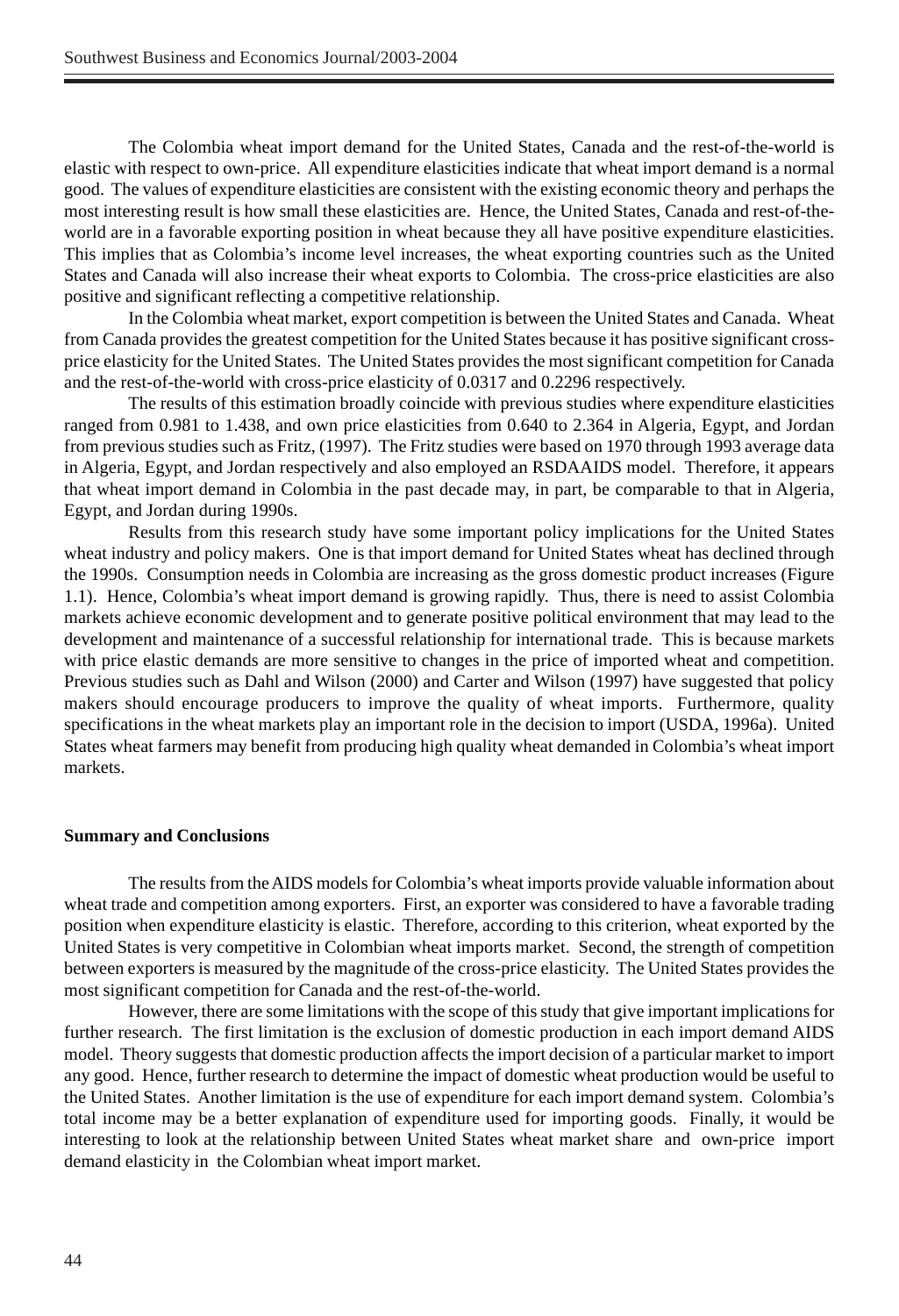## **End Notes**

<sup>1</sup> Economic growth in Colombia slowed significantly in 1998 and 1999. The downturn is attributed to low oil and coffee prices, the economic slowdown in neighboring countries especially Ecuador and Venezuela, devaluation of the peso, and economic difficulties in Brazil.

<sup>2</sup> Prior to 1992, before the advent of trade pacts such as the Andean Trade Pacts, the Colombian government agency Institute de Mercadeo Agropecuarira (IDEMA) controlled all wheat imports. *Andean Community and Mercosur Merger*: Colombia and the Andean community are hoping to sign a merger agreement during 1999 with the Mercosur trade bloc—Argentina, Brazil, Paraguay and Uruguay that will become effective January 1, 2000. The Government of Colombia (GOC) hopes that the elimination of duties on agricultural products imported from Mercosur countries will be phased in over an extended period for 7 or 8 years (Agriculture Canada, 1997).

<sup>3</sup> A homothetic function is a monotonic transformation of function that is homogenous of degree 1. In other words,  $f(X)$  is homothetic if and only if  $f(X)$  can be written as  $f(X) = g[h(X)]$  where  $h(X)$  is homogenous of degree 1 and *g*(X) is a monotonic function (Varian, 1992).

<sup>4</sup> PiGLOG is a special form of the price-independent, generalized(PIGL) class of preferences.

**5** Deaton and Muellbauer (1980) summarized the advantages of the AIDS model as follows:

- (1) It gives an arbitrary first-order approximation to any demand system
- (2) It satisfies the axioms of choice exactly;

(3) It aggregates perfectly over consumers without invoking parallel linear Engel curves;

(4) It has a functional form that is consistent with known household-budget data;

(5) It is simple to estimate, largely avoiding the need for non-linear estimation; and

(6) It can be used to test restrictions of homogeneity and symmetry through linear restrictions on fixed parameters.

<sup>6</sup> Green and Alston show that *d* ln  $P/d \ln P_j = w_j + \sum_k w_k \ln(P_k) d \ln(w)/d \ln(P_j)$ . Since  $\sum_k w_k$  ln(  $P_k$  ) $\frac{d}{dx}$  ln (*w*)  $\frac{d}{dx}$  ln( $\frac{P}{f}$ ) $\frac{d}{dx}$  is small (less than 0.05 in absolute value) Chalfant assumes this

tern equal <u>to</u> zero hence  $d \ln P/d \ln P_j = w_j$ .  $Z^7 w_i = \alpha_i + \sum \gamma_{ij} \ln P_j + \beta_i \ln \{X/P\} + Q_1 + Q_2 + Q_3 + Q_4$  Where  $Q_1, Q_2, Q_3$ , and  $Q_4$  are seasonal dummy variables.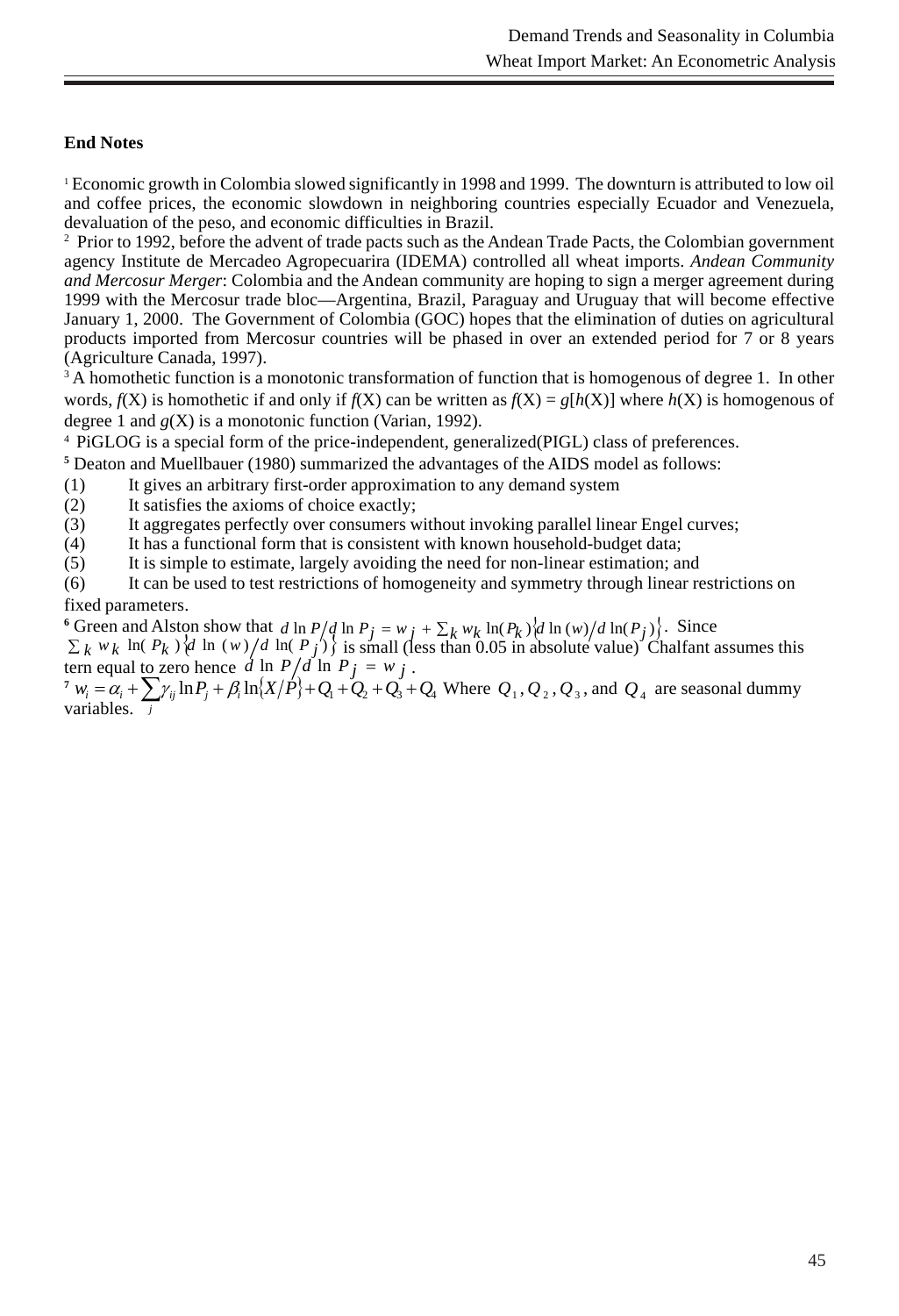| $1000 \text{ m}$                   |         |         |         |         |         |         |         |
|------------------------------------|---------|---------|---------|---------|---------|---------|---------|
|                                    | 1996    | 1997    | 1998    | 1999    | 2000    | 2001    | 2002    |
| Population (millions)              | 39.4    | 40.1    | 40.7    | 41.1    | 42.1    | 42.8    | 43.5    |
| GDP (US\$ billions) $*$            | 86.4    | 95.2    | 141.7   | 151.9   | 173.5   | 195.9   | 141.7   |
| GDP growth rate $(\%)$             | 2.1     | 3.4     | 0.5     | $-4.5$  | 3.0     | 3.8     | 2.1     |
| GDP per capita (US\$)              | 2.638.2 | 2.841.9 | 2,597.1 | 2,217.3 | 2.192.5 | 2.217.6 | 2.638.3 |
| Exchange rate (pesos/US\$) 1,037.0 |         | 1,140.0 | 1,536.0 | 1.782.0 | 2.088.0 | 2.300.0 | 2.504.0 |
| Inflation rate $(\%)^*$            | 20.8    | 18.5    | 18.7    | 10.9    | 11.2    | 8.8     | 6.2     |

**Table 1: Colombia Economic Statistics, 1996 – 2002**

\* International Monetary Fund Source: FAO

| July-June Marketing Year  | 1997-1998 | 1998-1999 | 1999-2000f | 2000-2001 | 2002-2003f |  |
|---------------------------|-----------|-----------|------------|-----------|------------|--|
| Harvested Area (000 ha)   | 23.6      | 19.1      | 18.6       | 19.8      | 14.8       |  |
| Yield (hg/ha)             | 20,497    | 21,537    | 21,418     | 18,552    | 21,514     |  |
| $. The usual$ tonnes      |           |           |            |           |            |  |
| Carry-in Stock            | 112       | 102       | 127        | 127       | 127        |  |
| Production                | 30        | 39        | 40         | 43        | 43         |  |
| Import                    | 1,048     | 1,100     | 1,000      | 1,000     | 1,000      |  |
| <b>Total Supply</b>       | 1,190     | 1,227     | 1,152      | 1,152     | 1,152      |  |
| Feed Use                  | 20        | 20        | 20         | 20        | 20         |  |
| Food, Seed, Industrial Us | 1,068     | 1,100     | 1,025      | 1,483     | 1,785      |  |
|                           |           |           |            |           |            |  |
| <b>Total Domestic Use</b> | 1,088     | 1,120     | 1,045      | 1,503     | 1,805      |  |
| Carry-out stocks          | 102       | 107       | 107        | (351)     | (653)      |  |

## **Table 2: Colombia: Wheat Supply and Disposition, 1997-2003f**

f: forecast, February 2000-2003

Source: FEDEMOL (Colombian Grain Mill Federation) & USDA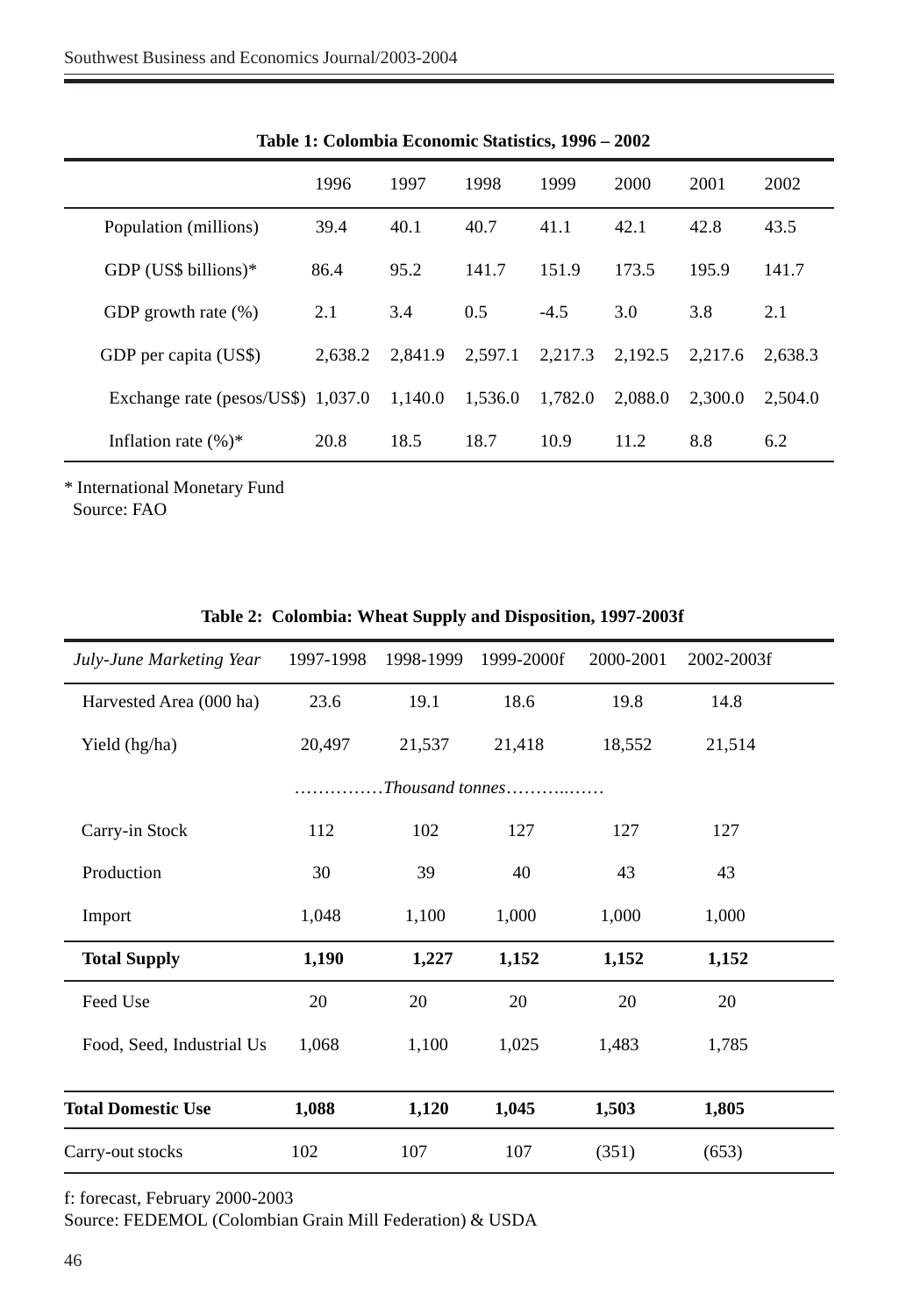|                              | <b>Dependent Variables</b><br>(The budget share of per capita wheat import of:) |                 |              |  |
|------------------------------|---------------------------------------------------------------------------------|-----------------|--------------|--|
| <b>Independent Variables</b> | United States-Colombia                                                          | Canada-Colombia | ROW-Colombia |  |
| Prices of:                   |                                                                                 |                 |              |  |
| United States-Colombia       | $0.0082**$                                                                      | $-0.0176**$     | $0.0086**$   |  |
|                              | (0.0513)                                                                        | (0.0624)        | (0.0381)     |  |
| Canada-Colombia              | $-0.1823**$                                                                     | $-0.4621**$     | $-0.2739**$  |  |
|                              | (0.1540)                                                                        | (0.1874)        | (0.1130)     |  |
| ROW-Colombia                 | $0.0780**$                                                                      | $-0.0942*$      | $0.0115**$   |  |
|                              | (0.0906)                                                                        | (0.1104)        | (0.0657)     |  |
| Expenditure <sup>a</sup>     | $-0.1072*$                                                                      | $-0.0523**$     | $0.1593**$   |  |
|                              | (0.0431)                                                                        | (0.0525)        | (0.0321)     |  |
| <b>Seasonal Dummies:</b>     |                                                                                 |                 |              |  |
| Quarter 2                    | $0.0481*$                                                                       | $-0.0573**$     | $0.0126**$   |  |
|                              | (0.0424)                                                                        | (0.0516)        | (0.0296)     |  |
| Quarter 3                    | $0.1522**$                                                                      | $-0.1108**$     | $-0.0378**$  |  |
|                              | (0.0424)                                                                        | (0.0531)        | (0.0010)     |  |
| Quarter 4                    | $-0.04788*$                                                                     | $-0.0528*$      | $-0.0013*$   |  |
|                              | (0.0444)                                                                        | (0.0541)        | (0.0306)     |  |
| $R^2$                        | 0.901                                                                           | 0.909           | 0.900        |  |

## **Table 3: Parameter Estimates for Colombian Wheat Imports Using an Almost Ideal Demand System Models with Seasonality, 1980-1999**

Note: The numbers in parenthesis are standard errors.

Single (\*) and double asterisks (\*\*) denote significance at the 15% and 10% level, respectively.  $a$  Expenditure denotes per capital expenditure on total wheat imported to Colombia.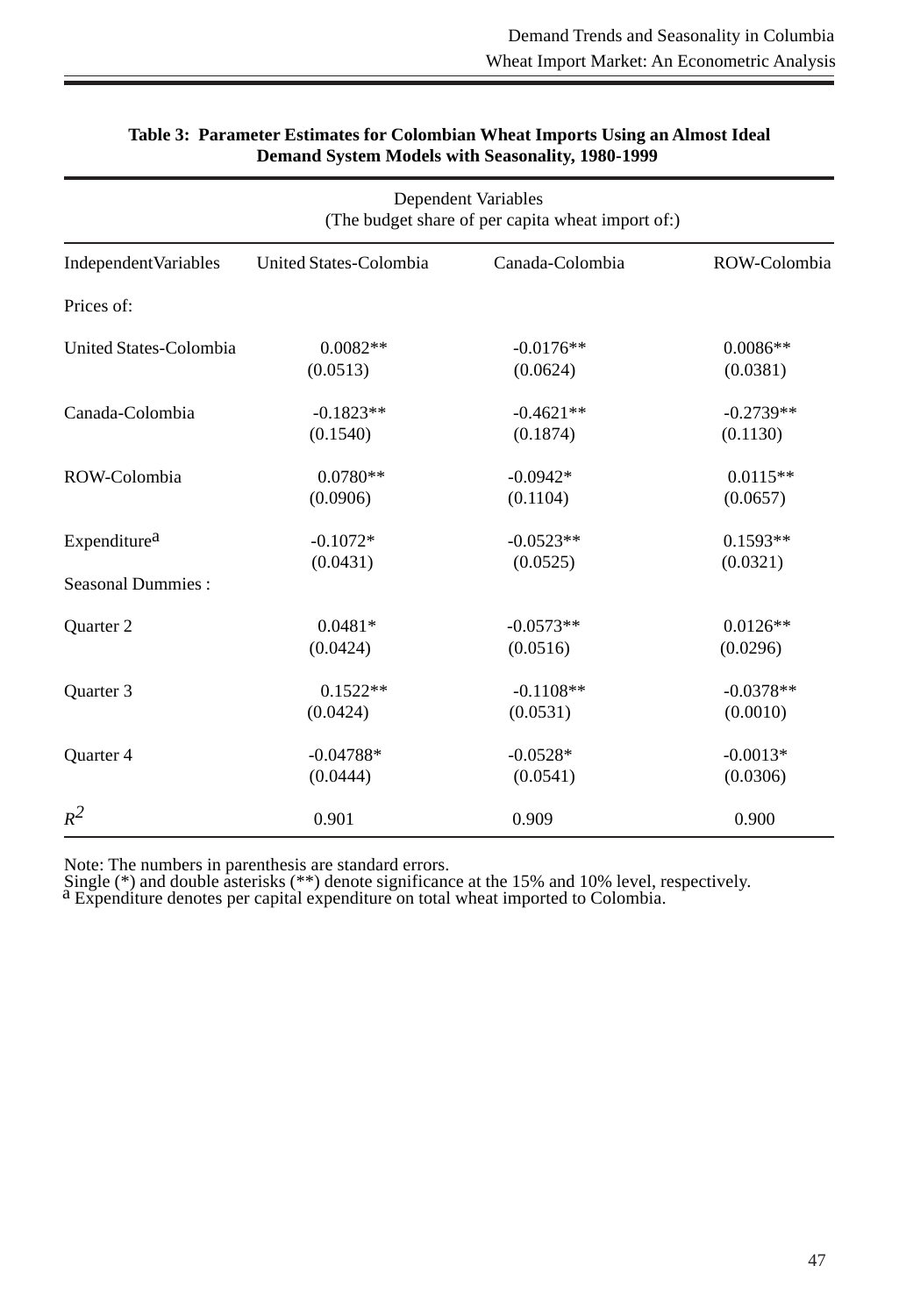| Dependent Variables<br>(The budget share of per capita wheat import of:) |                                        |             |              |  |
|--------------------------------------------------------------------------|----------------------------------------|-------------|--------------|--|
| <b>Independent Variables</b>                                             | United States-Colombia Canada-Colombia |             | ROW-Colombia |  |
| Prices of:                                                               | $0.0242**$                             | $-0.0312*$  | $0.9983*$    |  |
| United States-Colombia                                                   | (0.0583)                               | (0.0661)    | (0.0378)     |  |
| Canada-Colombia                                                          | $-0.0241**$                            | $-0.4964**$ | $-0.0255**$  |  |
|                                                                          | (0.0169)                               | (0.0193)    | (0.1101)     |  |
| ROW-Colombia                                                             | $-0.1277**$                            | $-0.1243**$ | $-0.0034**$  |  |
|                                                                          | (0.0973)                               | (0.0110)    | (0.0632)     |  |
| Expenditure <sup>a</sup>                                                 | $-0.10546**$                           | $-0.0994**$ | $0.1579**$   |  |
|                                                                          | (0.0486)                               | (0.0501)    | (0.0352)     |  |
| $R^2$                                                                    | 0.845                                  | 0.893       | 0.814        |  |

## **Table 4: Parameter Estimates for Colombian Wheat Imports Using an Almost Ideal Demand System Model without Seasonality, 1980-1999**

Note: The numbers in parenthesis are standard errors.

Single (\*) and double asterisks (\*\*) denote significance at the 15% and 10% level, respectively.

a Expenditure denotes per capita expenditure on total wheat imported to Colombia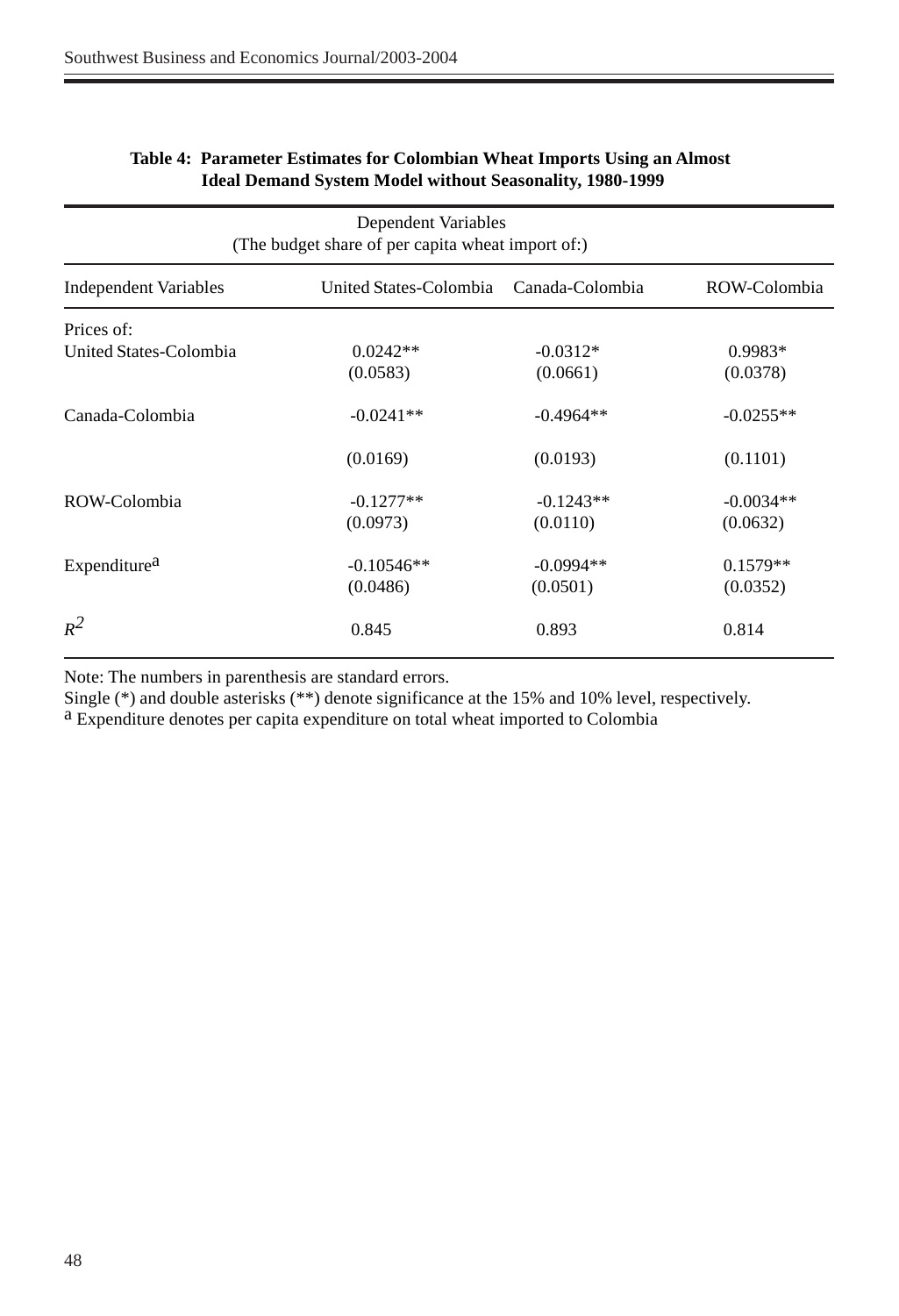| Dependent Variables<br>(The budget share of per capita wheat import of:) |                        |                 |              |  |
|--------------------------------------------------------------------------|------------------------|-----------------|--------------|--|
| <b>Independent Variables</b>                                             | United States-Colombia | Canada-Colombia | ROW-Colombia |  |
| <b>MARSHALLIAN:</b>                                                      |                        |                 |              |  |
| Prices of:                                                               |                        |                 |              |  |
| United States-Colombia                                                   | $-1.1608**$            | $0.0317*$       | $0.2296*$    |  |
|                                                                          | (0.0021)               | (0.01036)       | (0.0231)     |  |
| Canada-Colombia                                                          | $0.0638**$             | $-1.04867*$     | $-0.3068*$   |  |
|                                                                          | (0.0501)               | (0.01520)       | (0.0821)     |  |
| ROW-Colombia                                                             | $0.3277*$              | $-2.1904*$      | $-1.2722*$   |  |
|                                                                          | (0.0101)               | (0.0731)        | (0.1027)     |  |
| Expenditure                                                              | $0.8150**$             | $0.6686*$       | $0.0563*$    |  |
|                                                                          | (0.1701)               | (0.0451)        | (0.0091)     |  |
| <b>HICKSIAN:</b>                                                         |                        |                 |              |  |
| United States-Colombia                                                   | $-0.6150*$             | $0.3577*$       | $0.2541*$    |  |
|                                                                          | (0.0113)               | (0.0891)        | (0.1409)     |  |
| Canada-Colombia                                                          | $0.4921*$              | $-0.7011*$      | $-0.2808*$   |  |
|                                                                          | (0.0090)               | (0.1101)        | (0.0917)     |  |
| ROW-Colombia                                                             | 0.8977*                | $0.3149*$       | $-1.0843*$   |  |
|                                                                          | (0.0130)               | (0.0911)        | (0.0137)     |  |

## **Table 5: Marshallian and Hicksian Demand Elasticities for Colombian Wheat Imports Estimated Using an Almost Ideal Demand System Model, 1980-1999**

Note: The numbers in parenthesis are standard errors.

Single (\*) and double asterisks (\*\*) denote significance at the 15% and 10% level, respectively.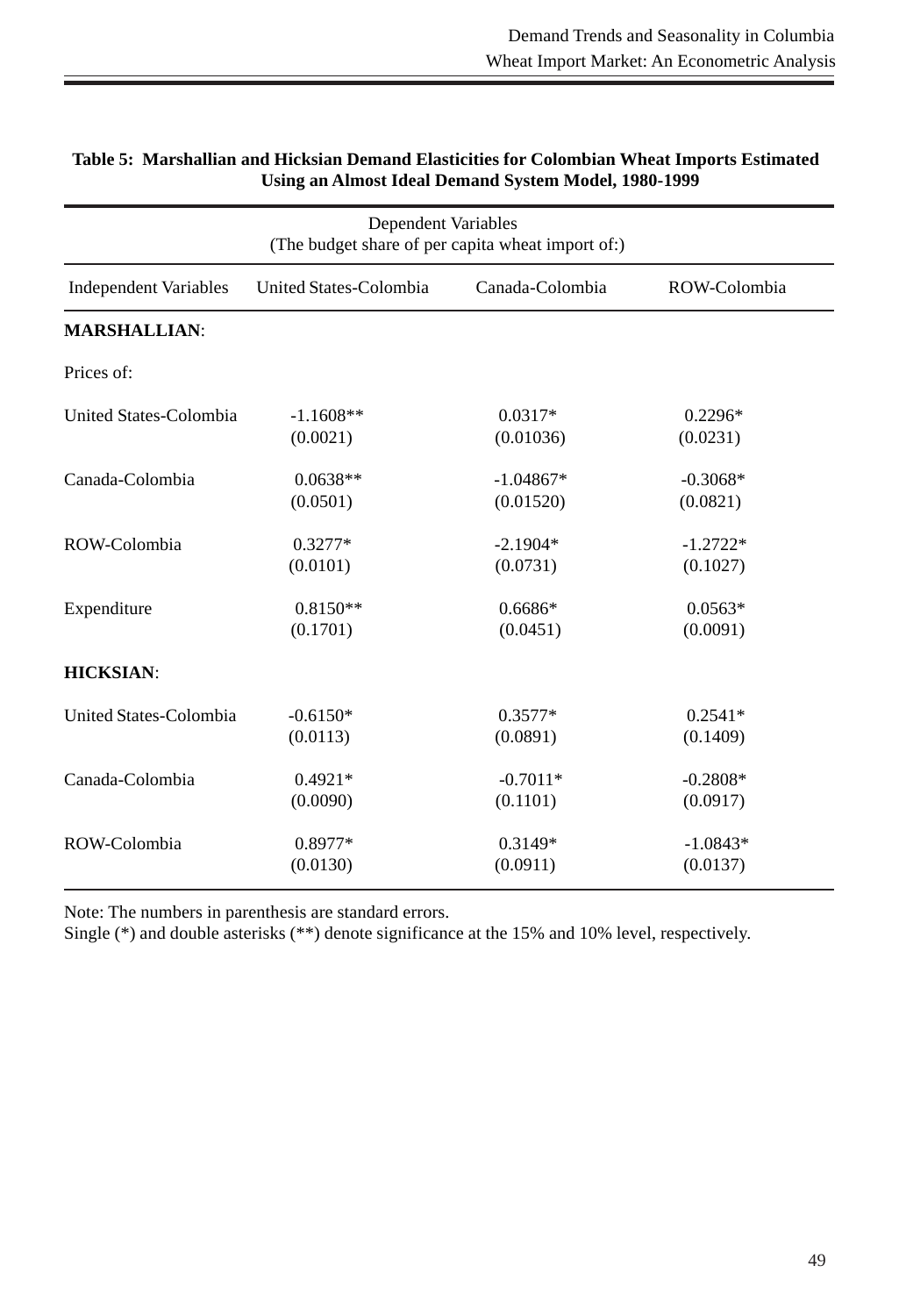

**Figure 1.1: Colombia Total Wheat Imports and GDP Per Capita, 1961-1999.**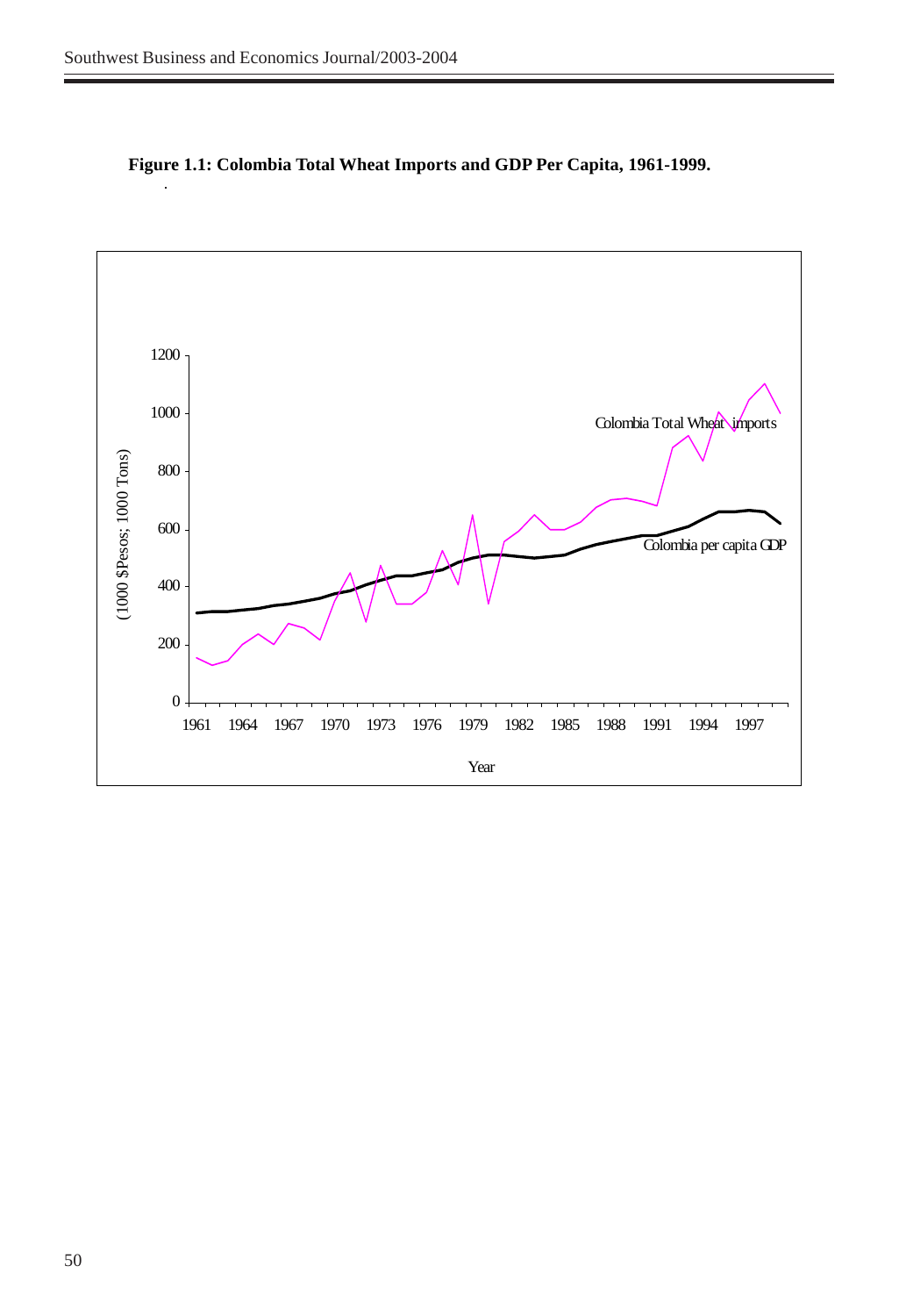## **References:**

- Abdelhak, S. (1998 June). Time-Series Estimation of Structural Import Demand Equations: A Cross-Country Analysis. IMF Staff Papers, 45(2).
- Agriculture Canada. (1997). *Analysis of Strategic Mixes for Canadian Wheat Exports*. Guelph, Ontario: Agriculture Canada.
- Agriculture and Agri-Food Canada. (2000 February 4). *Wheat: Situation and Outlook*. Market Analysis Division, Policy Branch. *Bi-weekly Bulletin,* 13(3).
- Abbott, P. & Paarlberg, P. (1986). Modeling the Impact of the 1980 Grain Embargo. *Embargoes, Surplus Disposal, and U.S. Agriculture*, chap. 11. Staff Rep. No. AGES-860910, USDA/Economic Research Service, Washington DC.
- Alaouze, C. M., Watson, A. S. and Sturgess, N. H. (1978). Oligopoly Pricing in the World Wheat Market. *American Journal of Agriculture and Economics.* 60, 173-85.
- Alston, J. M., & Chalfant, J. A. (1993 May). The Silence of the Lambda: Test of the Almost Ideal and Rotterdam Models. *American Journal of Agriculture and Economics.* 75, 304-13.
- Alston, J. M., Carter, C. A., Green, R. & Pick, D.(1990 May). Whither Armington Trade Model? *American Journal of Agriculture and Economics,* 72, 455-67.
- Armington, P. S. (1996). A Theory of Demand for Products Distinguished by Place of Production. *IMF Staff paper* 16, 159-78*.*
- Babula, R. (1987). An Armington Model of U.S. Cotton Exports. *American Journal of Agriculture and Economics.* 39, 12-22.
- Carter, C. A. & Wilson, W. W. (1997 May). Emerging Differences in State Grain Trading: Australia and Canada. *American Journal of Agriculture and Economics,* 16(2), 87-98.
- Chai, J.(1972) The U.S. Food Demand for Wheat by Classes. Staff Pap. No. P72-14, Department of Agricultural and Applied Economics, University of Minnesota.
- Chalfant, J. A. (1987 April). A Globally, Almost Ideal Demand System. *Journal of Business and Economic Statisticss,* 5, 233-42.
- Chang, J. (1981). Analysis of Import Demand for Hard Red Spring and Hard Red Winter Wheat in the International Market: Unpublished M.S Thesis, North Dakota State University.
- Dahl, B. L. & Wilson, W. W. (2000 Spring Summer). Grades/Classes of Hard Wheats Exported from North America: Analysis of Growth and Market Segments. *Review of Agriculture Economics,* 22(1), 172- 91.
- Deaton, A & Muellbauer, J. (1980). An Almost Ideal Demand System. *American Economic Review*, 70, 312-326. *Economics Consumer Behavior*. Cambridge University Press*.*
- Edgerton, D. L., (1993 December). On the Estimation of Separable Demand Models. *Journal of Agricultural Resource and Economics,* 18, 141-146.
- Fritz, D. D. (1997). Competitiveness of U.S. Wheat and Wheat Flour Industries In Selected Countries. M.S. Thesis, Oklahoma State University.
- Gallagher, P., Lancaster, M., Bredahl, M. & Ryan, T. J (1986). The U.S. Wheat Economy in an International Setting: An Econometric Investigation*. ESS/USDA Technical Bulletin,* No. 1644, U.S. Department of Agriculture, Washington DC.

Green, H. A. J. (1976) *Consumer Theory*. New York: MacMillan.

- Harwood, L. J., & Bailey, K. W. (1990). *The World Wheat Market-Government Intervention and Multilateral Policy Reforms*. Staff Report AGEX 9007. Commodity Economics Division, Economic Research Services, USDA.
- Hoffman, L. A., Schwartz, S., Grace, V., & Chomo, A. (1995). Wheat: Background for 1995 Farm Legislation. USDA ERS. *Agricultural Economic Report,* 712. Washington, DC.

International Monetary Fund (IMF). *International Financial Statistics Yearbook.* Various Issues.

Jaditz, T. (1994 December). Seasonality in Economic Data and Model Estimation. *Monthly Labor Review,* 117(12), 17-22.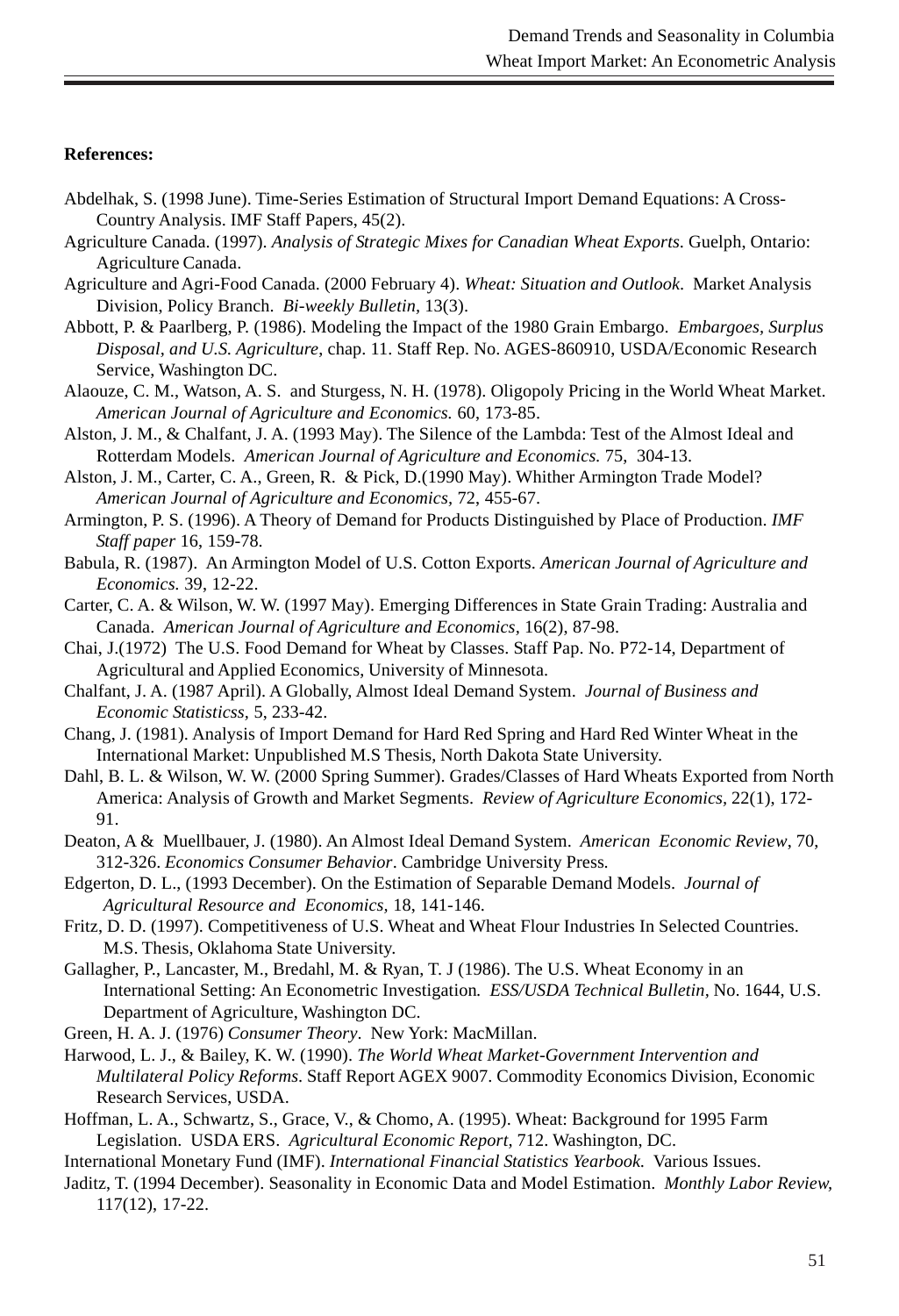- Johnson, A. C., Marvin J. B., & Buse, R. C. (1987). *Econometrics: Basic and Applied.* New York: Macmillan, xv480, ISBN: 0-02-360920-6.
- Konandreas, P., Bushnell, P. & Green, R. (1978). Estimation of Export Demand Functions for U.S. Wheat. *Western Journal of Agriculture and Economics,* 3, 39-49.
- Lafontaine, F., & White, K. J. (1986). Obtaining Any Wald Statistic You Want. *Economic Letters,* 21(1), 35-40.
- LaFrance, J. T., (1991). When Is Expenditure 'Exogenous' in Separable Demand Models? *Western Journal of Agriculture Economics,* 16, 49-62.
- Larue, B. (1991). Is Wheat a Homogenous Product? *Canadian Journal of Agriculture Economics,* 71, 103-117.
- McCalla, A. F. (1966). A Duopoly Model of World Wheat Pricing. *American Journal of Agricultural Economics*, 48, 711-27.
- Mohanty, S., & Peterson, E.W.F. (1999). Estimation of Demand for Wheat by Classes for the United States and the European Union. *Agicultural and Resource Economics Review*, 28(2), 154-168.
- Penson, J. R., & Babula, R. (1994). Japanese Monetary Policies and U.S. Agricultural Exports. *Journal of Agricultural Resource Economics.* 40, 11-18.
- Samarendu M. & Peterson, E.W.F. (1999, October). Estimation of Demand For Wheat by Classes for the United States and the European Union. *Agicultural and Resource Economics Review,* 28, 158-68.
- Sarris, A. (1982). European Community Enlargement and World Trade in Fruits and Vegetables. *American Journal of Agriculture And Resource Economics,* 17, 138-49.
- Sumner, D. A., Alston, J. M. & Gray, R. (1994). A Quantitative Analysis of the Effects of Wheat Imports on the United States Market for Wheat Including the Impact on Deficiency Payments. Reports Prepared for the Canadian Wheat Board.
- Theil, H. (1980). *The System-Wide Approach to Microeconomics*. Chicago: University of Chicago Press.
- Theil, H. (1965). The Information Approach to Demand Analysis. *Econometrica,* 33, 67-87.
- U.S. Department of Agriculture. (1999 March). *Wheat: Situation and Outlook Yearbook.* USDA/Economic Research Service, WHS-1999.
- U.S. Department of Agriculture (USDA), Foreign Agricultural Service, *Grain: World Markets and Trade*, US Department of Agriculture, Washington DC, Various Issues 1995-2000.
- ———, (1995 August). Trade and Economic Analysis Division, *Unpublished United Nations Calendar Year Trade Data*.
- ———, (1996 August). Foreign Agricultural Service, *Unpublished Export Credit Guarantee Fiscal Year Export Data*,.
- ———, (1997 August). Trade and Economic Analysis Division, *Unpublished United Nations Calendar Year Trade Data*.
- ———, (1998 August). Trade and Economic Analysis Division, *Unpublished United Nations Calendar Year Trade Data*.
- ———, (1999 August). Trade and Economic Analysis Division, *Unpublished United Nations Calendar Year Trade Data*.
- ———, (2000 August). Trade and Economic Analysis Division, *Unpublished United Nations Calendar Year Trade Data.*
- Van Heeswijk, B. J., de Boer, P. M. C., Harkema, R. (1993). A Dynamic Specification of an AIDS Import Allocation Model. *Empirical Economics* 18(1), 57-73.
- Varian, H. R. (1992). *Microeconomic Analysis*. New York: Norton and Company, Inc.
- Wang, Y. (1989). The Demand and Price Structure for various Classes of Wheat. Unpublished Ph.D. Dissertation, The Ohio State University. *Western Journal of Agriculture Economics,*14, 67-77.
- Wilson, W. W. (1989). Differentiation in Export Wheat Markets. *Western Journal of Agriculture Economics,* 14, 67-77.
- Wilson, W. W., Koo, W.W., & Cater, C. A. (1990). Importer Loyalty in International Wheat Market. *Journal of Agriculture Economics,* 41(1), 94-102.